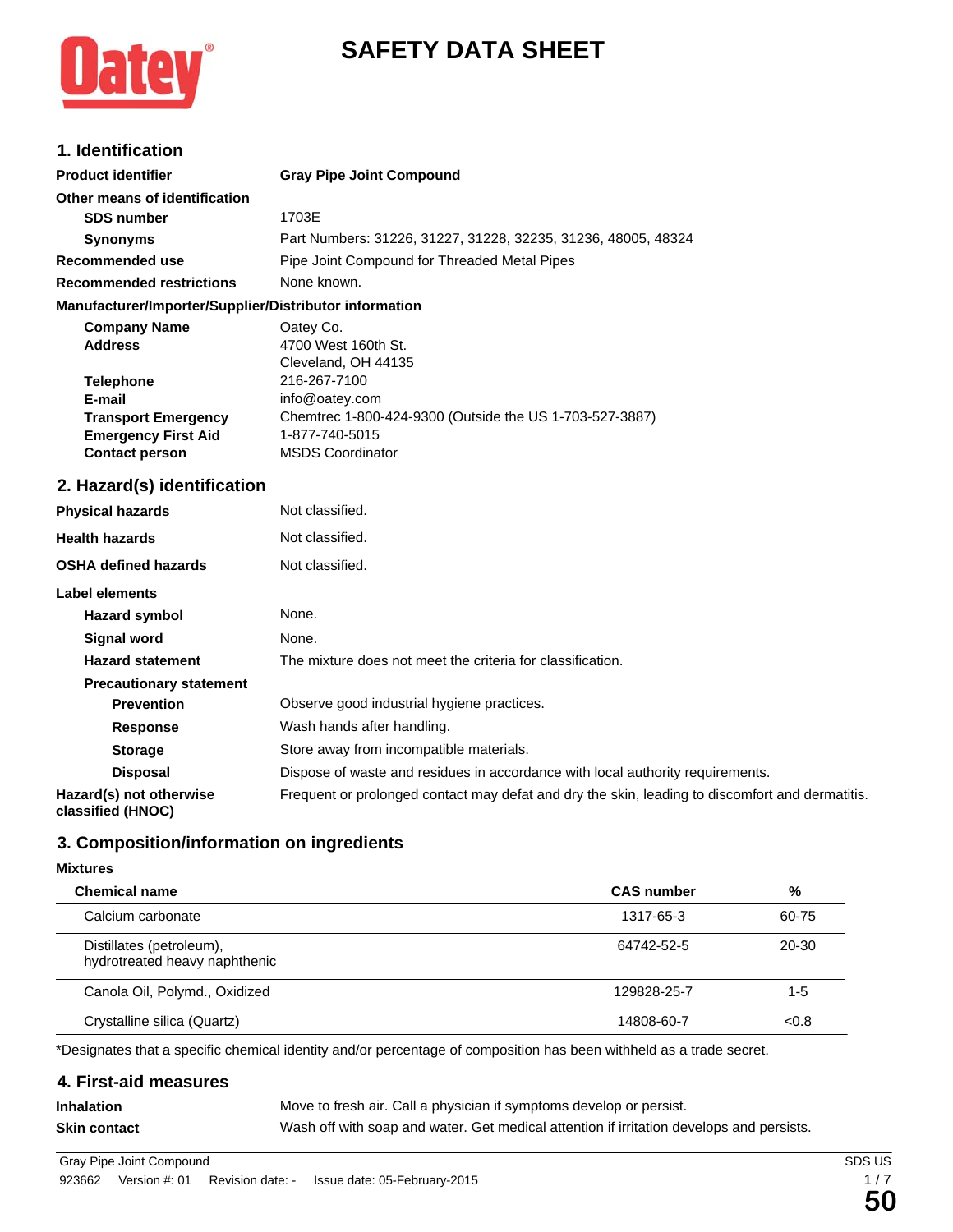| Eye contact                                                                  | Rinse with water. Get medical attention if irritation develops and persists.                                        |  |  |
|------------------------------------------------------------------------------|---------------------------------------------------------------------------------------------------------------------|--|--|
| Ingestion                                                                    | Rinse mouth. Get medical attention if symptoms occur.                                                               |  |  |
| <b>Most important</b><br>symptoms/effects, acute and<br>delayed              | Frequent or prolonged contact may defat and dry the skin, leading to discomfort and dermatitis.                     |  |  |
| Indication of immediate<br>medical attention and special<br>treatment needed | Treat symptomatically.                                                                                              |  |  |
| <b>General information</b>                                                   | Ensure that medical personnel are aware of the material(s) involved, and take precautions to<br>protect themselves. |  |  |
| 5. Fire-fighting measures                                                    |                                                                                                                     |  |  |
| Suitable extinguishing media                                                 | Water fog. Foam. Dry chemical powder. Carbon dioxide (CO2).                                                         |  |  |
| Unsuitable extinguishing<br>media                                            | Do not use water jet as an extinguisher, as this will spread the fire.                                              |  |  |
| Specific hazards arising from<br>the chemical                                | During fire, gases hazardous to health may be formed.                                                               |  |  |

**Special protective equipment and precautions for firefighters** Self-contained breathing apparatus and full protective clothing must be worn in case of fire.

Move containers from fire area if you can do so without risk.

**Specific methods** Use standard firefighting procedures and consider the hazards of other involved materials. General fire hazards **No unusual fire or explosion hazards noted.** 

### **6. Accidental release measures**

**Fire fighting**

**equipment/instructions**

| <b>Personal precautions,</b><br>protective equipment and<br>emergency procedures | Keep unnecessary personnel away. For personal protection, see section 8 of the SDS.                                                                                                                                                                                                                                                                                                                                                                           |
|----------------------------------------------------------------------------------|---------------------------------------------------------------------------------------------------------------------------------------------------------------------------------------------------------------------------------------------------------------------------------------------------------------------------------------------------------------------------------------------------------------------------------------------------------------|
| <b>Methods and materials for</b><br>containment and cleaning up                  | The product is immiscible with water and will sediment in water systems.<br>Large Spills: Dike the spilled material, where this is possible. Cover with plastic sheet to prevent<br>spreading. Absorb in vermiculite, dry sand or earth and place into containers. Following product<br>recovery, flush area with water.<br>Small Spills: Wipe up with absorbent material (e.g. cloth, fleece). Clean surface thoroughly to<br>remove residual contamination. |
| <b>Environmental precautions</b>                                                 | Never return spills to original containers for re-use. For waste disposal, see section 13 of the SDS.<br>Avoid discharge into drains, water courses or onto the ground.                                                                                                                                                                                                                                                                                       |

## **7. Handling and storage**

| <b>Precautions for safe handling</b> | Avoid prolonged exposure. Observe good industrial hygiene practices.                               |
|--------------------------------------|----------------------------------------------------------------------------------------------------|
| Conditions for safe storage,         | Store in original tightly closed container. Store away from incompatible materials (see Section 10 |
| including any incompatibilities      | of the SDS).                                                                                       |

### **8. Exposure controls/personal protection**

#### **Occupational exposure limits**

**US. OSHA Table Z-1 Limits for Air Contaminants (29 CFR 1910.1000)**

| <b>Components</b>                                                                | Type       | Value             | <b>Form</b>          |
|----------------------------------------------------------------------------------|------------|-------------------|----------------------|
| Calcium carbonate (CAS<br>1317-65-3)                                             | <b>PEL</b> | $5 \text{ mg/m}$  | Respirable fraction. |
|                                                                                  |            | $15 \text{ mg/m}$ | Total dust.          |
| Distillates (petroleum),<br>hydrotreated heavy<br>naphthenic (CAS<br>64742-52-5) | <b>PEL</b> | $5$ mg/m $3$      | Mist.                |
|                                                                                  |            | 2000 mg/m3        |                      |
|                                                                                  |            | 500 ppm           |                      |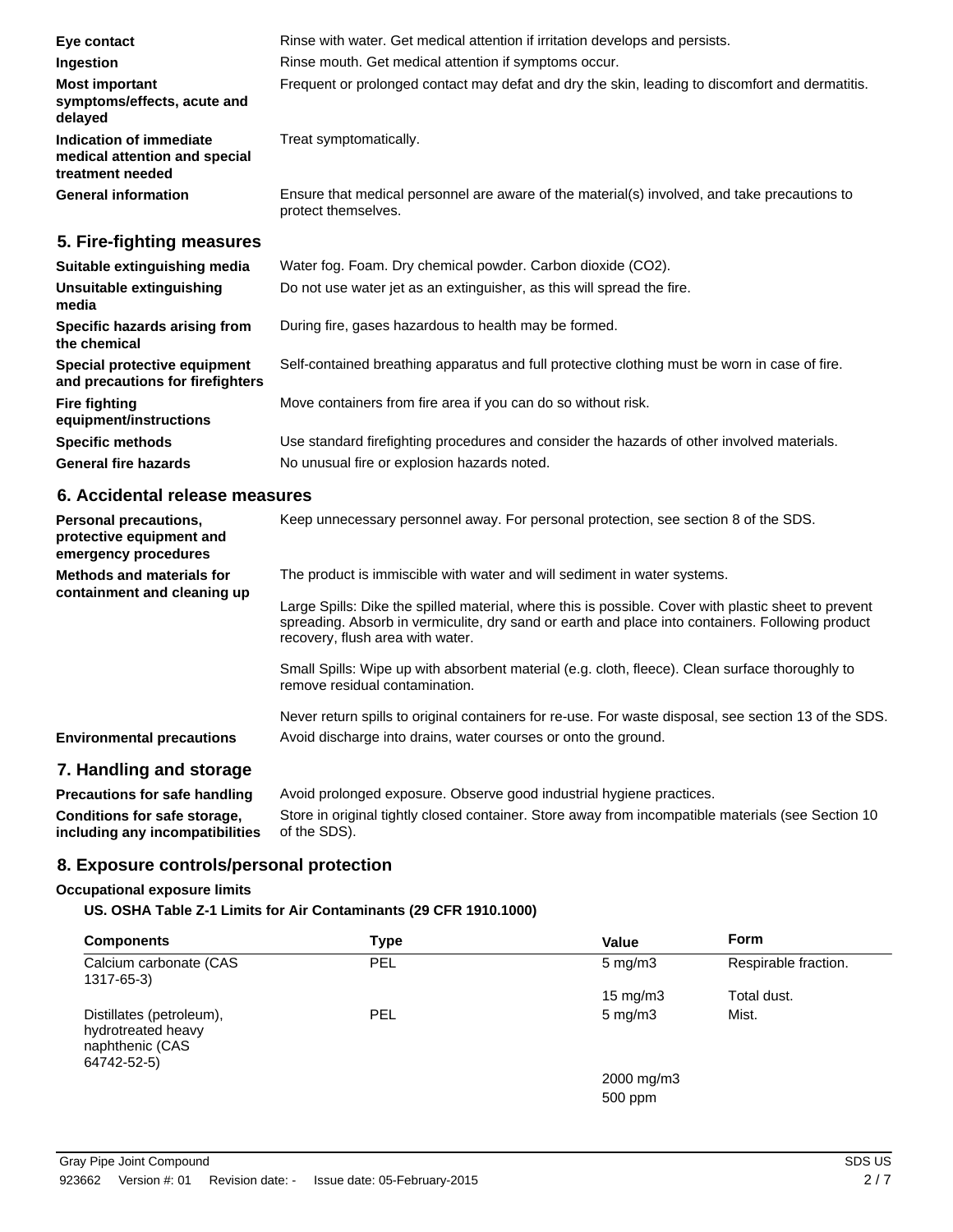### **US. OSHA Table Z-3 (29 CFR 1910.1000)**

| <b>Components</b>                                                                                   | <b>Type</b>                                                                                                                                                                                                                                                                                                                                                                                            | Value                 | <b>Form</b>          |
|-----------------------------------------------------------------------------------------------------|--------------------------------------------------------------------------------------------------------------------------------------------------------------------------------------------------------------------------------------------------------------------------------------------------------------------------------------------------------------------------------------------------------|-----------------------|----------------------|
| Crystalline silica (Quartz)<br>(CAS 14808-60-7)                                                     | <b>TWA</b>                                                                                                                                                                                                                                                                                                                                                                                             | $0.3$ mg/m $3$        | Total dust.          |
|                                                                                                     |                                                                                                                                                                                                                                                                                                                                                                                                        | $0.1$ mg/m $3$        | Respirable.          |
| US. ACGIH Threshold Limit Values                                                                    |                                                                                                                                                                                                                                                                                                                                                                                                        |                       |                      |
| <b>Components</b>                                                                                   | <b>Type</b>                                                                                                                                                                                                                                                                                                                                                                                            | Value                 | <b>Form</b>          |
| Crystalline silica (Quartz)<br>(CAS 14808-60-7)                                                     | <b>TWA</b>                                                                                                                                                                                                                                                                                                                                                                                             | $0.025$ mg/m3         | Respirable fraction. |
| Distillates (petroleum),<br>hydrotreated heavy<br>naphthenic (CAS<br>64742-52-5)                    | TWA                                                                                                                                                                                                                                                                                                                                                                                                    | $5$ mg/m $3$          | Inhalable fraction.  |
| US. NIOSH: Pocket Guide to Chemical Hazards                                                         |                                                                                                                                                                                                                                                                                                                                                                                                        |                       |                      |
| <b>Components</b>                                                                                   | <b>Type</b>                                                                                                                                                                                                                                                                                                                                                                                            | <b>Value</b>          | <b>Form</b>          |
| Calcium carbonate (CAS<br>1317-65-3)                                                                | <b>TWA</b>                                                                                                                                                                                                                                                                                                                                                                                             | $5 \text{ mg/m}$      | Respirable.          |
|                                                                                                     |                                                                                                                                                                                                                                                                                                                                                                                                        | 10 mg/m3              | Total                |
| Crystalline silica (Quartz)<br>(CAS 14808-60-7)                                                     | <b>TWA</b>                                                                                                                                                                                                                                                                                                                                                                                             | $0.05 \text{ mg/m}$ 3 | Respirable dust.     |
| Distillates (petroleum),<br>hydrotreated heavy<br>naphthenic (CAS<br>64742-52-5)                    | <b>STEL</b>                                                                                                                                                                                                                                                                                                                                                                                            | 10 $mg/m3$            | Mist.                |
|                                                                                                     | <b>TWA</b>                                                                                                                                                                                                                                                                                                                                                                                             | $5 \text{ mg/m}$      | Mist.                |
| <b>Biological limit values</b>                                                                      | No biological exposure limits noted for the ingredient(s).                                                                                                                                                                                                                                                                                                                                             |                       |                      |
| Appropriate engineering<br>controls                                                                 | Good general ventilation (typically 10 air changes per hour) should be used. Ventilation rates<br>should be matched to conditions. If applicable, use process enclosures, local exhaust ventilation,<br>or other engineering controls to maintain airborne levels below recommended exposure limits. If<br>exposure limits have not been established, maintain airborne levels to an acceptable level. |                       |                      |
|                                                                                                     | Individual protection measures, such as personal protective equipment                                                                                                                                                                                                                                                                                                                                  |                       |                      |
| <b>Eye/face protection</b>                                                                          | Wear safety glasses with side shields (or goggles).                                                                                                                                                                                                                                                                                                                                                    |                       |                      |
| <b>Skin protection</b>                                                                              |                                                                                                                                                                                                                                                                                                                                                                                                        |                       |                      |
| <b>Hand protection</b>                                                                              | Wear appropriate chemical resistant gloves.                                                                                                                                                                                                                                                                                                                                                            |                       |                      |
| <b>Other</b>                                                                                        | Wear suitable protective clothing.                                                                                                                                                                                                                                                                                                                                                                     |                       |                      |
| <b>Respiratory protection</b>                                                                       | Use a particulate filter respirator for particulate concentrations exceeding the Occupational<br>Exposure Limit.                                                                                                                                                                                                                                                                                       |                       |                      |
| <b>Thermal hazards</b>                                                                              | Wear appropriate thermal protective clothing, when necessary.                                                                                                                                                                                                                                                                                                                                          |                       |                      |
| <b>General hygiene</b><br>considerations                                                            | Always observe good personal hygiene measures, such as washing after handling the material<br>and before eating, drinking, and/or smoking. Routinely wash work clothing and protective<br>equipment to remove contaminants.                                                                                                                                                                            |                       |                      |
| 9. Physical and chemical properties                                                                 |                                                                                                                                                                                                                                                                                                                                                                                                        |                       |                      |
| Appearance                                                                                          |                                                                                                                                                                                                                                                                                                                                                                                                        |                       |                      |
| $Dh$ $Lh$ $Lh$ $Lh$ $Lh$ $Lh$ $Lh$ $Lh$ $Lh$ $Lh$ $Lh$ $Lh$ $Lh$ $Lh$ $Lh$ $Lh$ $Lh$ $Lh$ $Lh$ $Lh$ | المنسمنا                                                                                                                                                                                                                                                                                                                                                                                               |                       |                      |

| <b>Physical state</b>                      | Liquid.        |
|--------------------------------------------|----------------|
| Form                                       | Liquid paste.  |
| Color                                      | Gray.          |
| Odor                                       | Odorless       |
| Odor threshold                             | Not available. |
| рH                                         | Not available. |
| Melting point/freezing point               | Not available. |
| Initial boiling point and boiling<br>range | Not available. |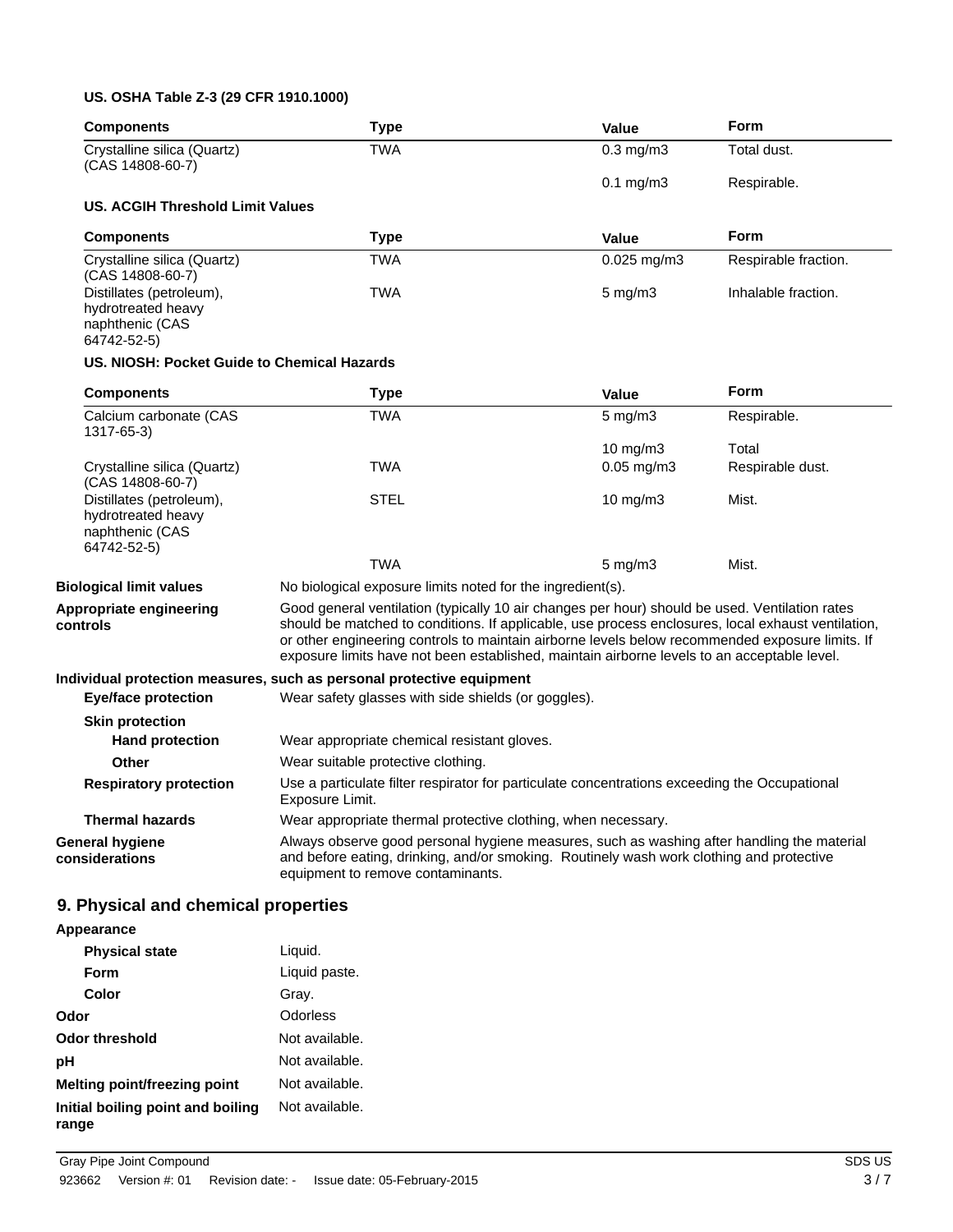| <b>Flash point</b>                                | $>$ 212.0 °F ( $>$ 100.0 °C) |
|---------------------------------------------------|------------------------------|
| <b>Evaporation rate</b>                           | Not available.               |
| <b>Flammability (solid, gas)</b>                  | Not available.               |
| Upper/lower flammability or explosive limits      |                              |
| <b>Flammability limit - lower</b><br>$(\%)$       | Not available.               |
| <b>Flammability limit - upper</b><br>$(\%)$       | Not available.               |
| Explosive limit - lower (%)                       | Not available.               |
| Explosive limit - upper (%)                       | Not available.               |
| Vapor pressure                                    | Not available.               |
| Vapor density                                     | < 1                          |
| <b>Relative density</b>                           | 1.75                         |
| Solubility(ies)                                   |                              |
| <b>Solubility (water)</b>                         | Insoluble                    |
| <b>Partition coefficient</b><br>(n-octanol/water) | Not available.               |
| <b>Auto-ignition temperature</b>                  | Not available.               |
| <b>Decomposition temperature</b>                  | Not available.               |
| <b>Viscosity</b>                                  | 20000 cP                     |
| <b>Other information</b>                          |                              |
| VOC (Weight %)                                    | $11$ g/l                     |
| 10 Stability and reactivity                       |                              |

### **10. Stability and reactivity**

| <b>Reactivity</b>                            | The product is stable and non-reactive under normal conditions of use, storage and transport. |
|----------------------------------------------|-----------------------------------------------------------------------------------------------|
| <b>Chemical stability</b>                    | Material is stable under normal conditions.                                                   |
| <b>Possibility of hazardous</b><br>reactions | No dangerous reaction known under conditions of normal use.                                   |
| <b>Conditions to avoid</b>                   | Contact with incompatible materials.                                                          |
| Incompatible materials                       | Acids, Fluorine.                                                                              |
| <b>Hazardous decomposition</b><br>products   | No hazardous decomposition products are known.                                                |

# **11. Toxicological information**

## **Information on likely routes of exposure**

| <b>Inhalation</b>                                                                  | Prolonged inhalation may be harmful.                                                                                |
|------------------------------------------------------------------------------------|---------------------------------------------------------------------------------------------------------------------|
| <b>Skin contact</b>                                                                | No adverse effects due to skin contact are expected.                                                                |
| Eye contact                                                                        | Direct contact with eyes may cause temporary irritation.                                                            |
| Ingestion                                                                          | Expected to be a low ingestion hazard.                                                                              |
| Symptoms related to the<br>physical, chemical and<br>toxicological characteristics | Frequent or prolonged contact may defat and dry the skin, leading to discomfort and dermatitis.                     |
| Information on toxicological effects                                               |                                                                                                                     |
| <b>Acute toxicity</b>                                                              | Not available.                                                                                                      |
| <b>Skin corrosion/irritation</b>                                                   | Prolonged skin contact may cause temporary irritation.                                                              |
| Serious eye damage/eye<br>irritation                                               | Direct contact with eyes may cause temporary irritation.                                                            |
| Respiratory or skin sensitization                                                  |                                                                                                                     |
| <b>Respiratory sensitization</b>                                                   | Not a respiratory sensitizer.                                                                                       |
| <b>Skin sensitization</b>                                                          | This product is not expected to cause skin sensitization.                                                           |
| <b>Germ cell mutagenicity</b>                                                      | No data available to indicate product or any components present at greater than 0.1% are<br>mutagenic or genotoxic. |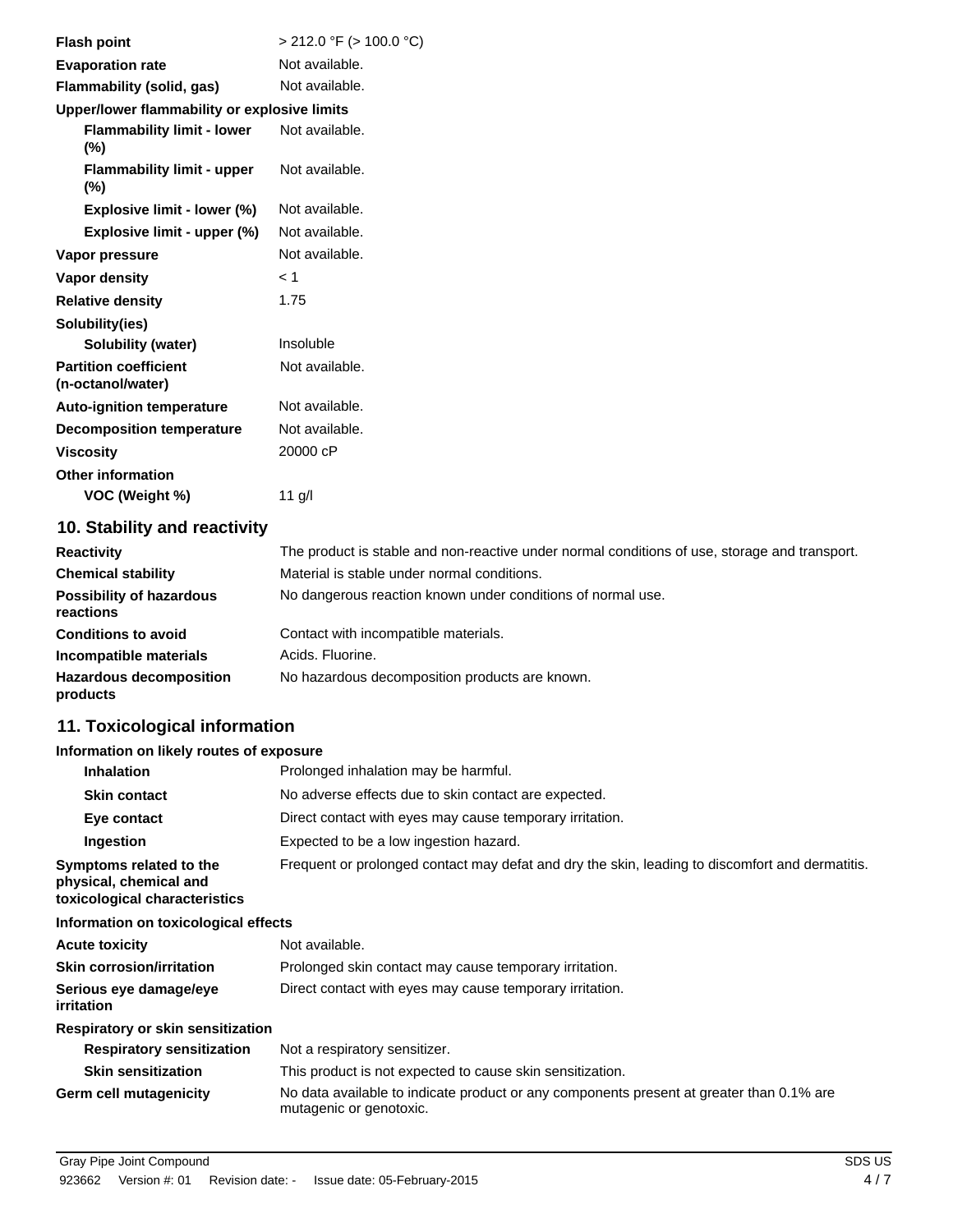| Carcinogenicity                                                                                      |                                                                | In 1997, IARC (the International Agency for Research on Cancer) concluded that crystalline silica<br>inhaled from occupational sources can cause lung cancer in humans. However in making the<br>overall evaluation, IARC noted that "carcinogenicity was not detected in all industrial<br>circumstances studied. Carcinogenicity may be dependent on inherent characteristics of the<br>crystalline silica or on external factors affecting its biological activity or distribution of its<br>polymorphs." (IARC Monographs on the evaluation of the carcinogenic risks of chemicals to<br>humans, Silica, silicates dust and organic fibres, 1997, Vol. 68, IARC, Lyon, France.) |
|------------------------------------------------------------------------------------------------------|----------------------------------------------------------------|-------------------------------------------------------------------------------------------------------------------------------------------------------------------------------------------------------------------------------------------------------------------------------------------------------------------------------------------------------------------------------------------------------------------------------------------------------------------------------------------------------------------------------------------------------------------------------------------------------------------------------------------------------------------------------------|
|                                                                                                      | <b>IARC Monographs. Overall Evaluation of Carcinogenicity</b>  |                                                                                                                                                                                                                                                                                                                                                                                                                                                                                                                                                                                                                                                                                     |
| Crystalline silica (Quartz) (CAS 14808-60-7)<br>(CAS 64742-52-5)<br><b>NTP Report on Carcinogens</b> | Distillates (petroleum), hydrotreated heavy naphthenic         | 1 Carcinogenic to humans.<br>3 Not classifiable as to carcinogenicity to humans.                                                                                                                                                                                                                                                                                                                                                                                                                                                                                                                                                                                                    |
| Crystalline silica (Quartz) (CAS 14808-60-7)<br>Not listed.                                          | OSHA Specifically Regulated Substances (29 CFR 1910.1001-1050) | Known To Be Human Carcinogen.                                                                                                                                                                                                                                                                                                                                                                                                                                                                                                                                                                                                                                                       |
| <b>Reproductive toxicity</b>                                                                         |                                                                | This product is not expected to cause reproductive or developmental effects.                                                                                                                                                                                                                                                                                                                                                                                                                                                                                                                                                                                                        |
| Specific target organ toxicity -<br>single exposure                                                  | Not classified.                                                |                                                                                                                                                                                                                                                                                                                                                                                                                                                                                                                                                                                                                                                                                     |
| Specific target organ toxicity -<br>repeated exposure                                                | Not classified.                                                |                                                                                                                                                                                                                                                                                                                                                                                                                                                                                                                                                                                                                                                                                     |
| <b>Aspiration hazard</b>                                                                             | Not an aspiration hazard.                                      |                                                                                                                                                                                                                                                                                                                                                                                                                                                                                                                                                                                                                                                                                     |
| <b>Chronic effects</b>                                                                               |                                                                | Prolonged inhalation may be harmful. Prolonged exposure may cause chronic effects.                                                                                                                                                                                                                                                                                                                                                                                                                                                                                                                                                                                                  |
| <b>Further information</b>                                                                           | This product has no known adverse effect on human health.      |                                                                                                                                                                                                                                                                                                                                                                                                                                                                                                                                                                                                                                                                                     |
| 12. Ecological information                                                                           |                                                                |                                                                                                                                                                                                                                                                                                                                                                                                                                                                                                                                                                                                                                                                                     |
| <b>Ecotovicity</b>                                                                                   |                                                                | The product is not classified as environmentally hazardous. However, this does not exclude the                                                                                                                                                                                                                                                                                                                                                                                                                                                                                                                                                                                      |

| $-0000000000$                    | possibility that large or frequent spills can have a harmful or damaging effect on the environment.                                                                                        |
|----------------------------------|--------------------------------------------------------------------------------------------------------------------------------------------------------------------------------------------|
| Persistence and degradability    | No data is available on the degradability of this product.                                                                                                                                 |
| <b>Bioaccumulative potential</b> | No data available.                                                                                                                                                                         |
| <b>Mobility in soil</b>          | No data available.                                                                                                                                                                         |
| Other adverse effects            | No other adverse environmental effects (e.g. ozone depletion, photochemical ozone creation<br>potential, endocrine disruption, global warming potential) are expected from this component. |

# **13. Disposal considerations**

| <b>Disposal instructions</b>             | Collect and reclaim or dispose in sealed containers at licensed waste disposal site.                                                                                                                                   |
|------------------------------------------|------------------------------------------------------------------------------------------------------------------------------------------------------------------------------------------------------------------------|
| <b>Local disposal regulations</b>        | Dispose in accordance with all applicable regulations.                                                                                                                                                                 |
| Hazardous waste code                     | The waste code should be assigned in discussion between the user, the producer and the waste<br>disposal company.                                                                                                      |
| Waste from residues / unused<br>products | Dispose of in accordance with local regulations. Empty containers or liners may retain some<br>product residues. This material and its container must be disposed of in a safe manner (see:<br>Disposal instructions). |
| <b>Contaminated packaging</b>            | Empty containers should be taken to an approved waste handling site for recycling or disposal.<br>Since emptied containers may retain product residue, follow label warnings even after container is<br>emptied.       |

## **14. Transport information**

#### **DOT**

Not regulated as dangerous goods.

#### **IATA**

Not regulated as dangerous goods.

#### **IMDG**

Not regulated as dangerous goods.

**Transport in bulk according to** Not established. **Annex II of MARPOL 73/78 and the IBC Code**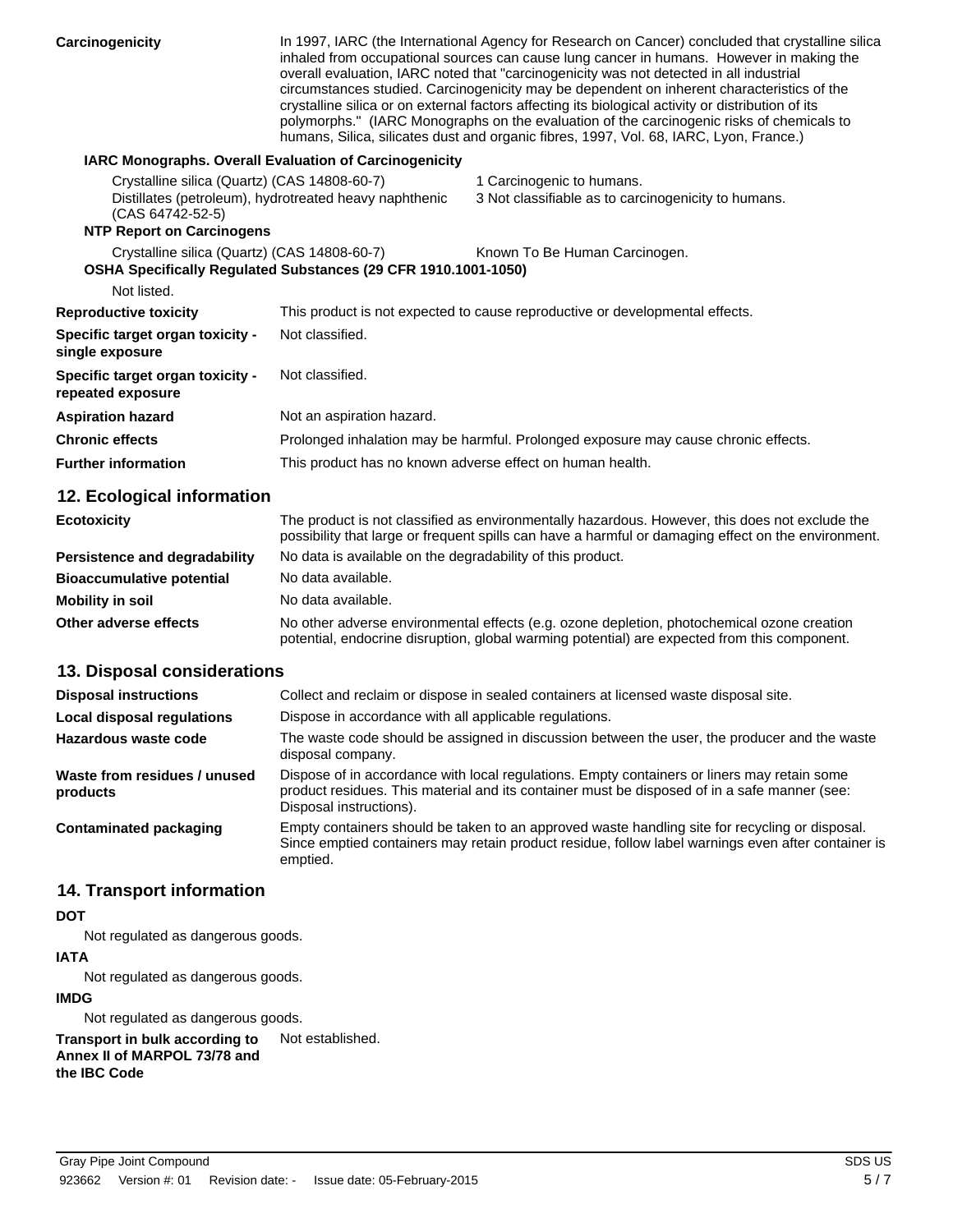# **15. Regulatory information**

| 10. Regulatory information                                                                                       |                                                                                                                                                                                              |                        |
|------------------------------------------------------------------------------------------------------------------|----------------------------------------------------------------------------------------------------------------------------------------------------------------------------------------------|------------------------|
| <b>US federal regulations</b>                                                                                    | All components are on the U.S. EPA TSCA Inventory List.<br>This product is not known to be a "Hazardous Chemical" as defined by the OSHA Hazard<br>Communication Standard, 29 CFR 1910.1200. |                        |
|                                                                                                                  | TSCA Section 12(b) Export Notification (40 CFR 707, Subpt. D)                                                                                                                                |                        |
| Not regulated.                                                                                                   |                                                                                                                                                                                              |                        |
|                                                                                                                  | OSHA Specifically Regulated Substances (29 CFR 1910.1001-1050)                                                                                                                               |                        |
| Not listed.                                                                                                      |                                                                                                                                                                                              |                        |
| <b>CERCLA Hazardous Substance List (40 CFR 302.4)</b>                                                            |                                                                                                                                                                                              |                        |
| Not listed.                                                                                                      |                                                                                                                                                                                              |                        |
|                                                                                                                  | Superfund Amendments and Reauthorization Act of 1986 (SARA)                                                                                                                                  |                        |
| <b>Hazard categories</b>                                                                                         | Immediate Hazard - No<br>Delayed Hazard - No<br>Fire Hazard - No<br>Pressure Hazard - No<br>Reactivity Hazard - No                                                                           |                        |
| SARA 302 Extremely hazardous substance<br>Not listed.                                                            |                                                                                                                                                                                              |                        |
| SARA 311/312 Hazardous                                                                                           | No                                                                                                                                                                                           |                        |
| chemical                                                                                                         |                                                                                                                                                                                              |                        |
| SARA 313 (TRI reporting)<br>Not regulated.                                                                       |                                                                                                                                                                                              |                        |
| Other federal regulations                                                                                        |                                                                                                                                                                                              |                        |
|                                                                                                                  | Clean Air Act (CAA) Section 112 Hazardous Air Pollutants (HAPs) List                                                                                                                         |                        |
| Not regulated.                                                                                                   |                                                                                                                                                                                              |                        |
|                                                                                                                  | Clean Air Act (CAA) Section 112(r) Accidental Release Prevention (40 CFR 68.130)                                                                                                             |                        |
| Not regulated.                                                                                                   |                                                                                                                                                                                              |                        |
| <b>Safe Drinking Water Act</b><br>(SDWA)                                                                         | Not regulated.                                                                                                                                                                               |                        |
| <b>US state regulations</b>                                                                                      |                                                                                                                                                                                              |                        |
| US. Massachusetts RTK - Substance List                                                                           |                                                                                                                                                                                              |                        |
| Calcium carbonate (CAS 1317-65-3)<br>Crystalline silica (Quartz) (CAS 14808-60-7)                                | Distillates (petroleum), hydrotreated heavy naphthenic (CAS 64742-52-5)<br>US. New Jersey Worker and Community Right-to-Know Act                                                             |                        |
| Calcium carbonate (CAS 1317-65-3)                                                                                |                                                                                                                                                                                              |                        |
| Crystalline silica (Quartz) (CAS 14808-60-7)                                                                     | US. Pennsylvania Worker and Community Right-to-Know Law                                                                                                                                      |                        |
| Calcium carbonate (CAS 1317-65-3)<br>Crystalline silica (Quartz) (CAS 14808-60-7)<br><b>US. Rhode Island RTK</b> |                                                                                                                                                                                              |                        |
| Not regulated.                                                                                                   |                                                                                                                                                                                              |                        |
| US. California Proposition 65                                                                                    | WARNING: This product contains a chemical known to the State of California to cause cancer.                                                                                                  |                        |
|                                                                                                                  | US - California Proposition 65 - Carcinogens & Reproductive Toxicity (CRT): Listed substance                                                                                                 |                        |
|                                                                                                                  | Crystalline silica (Quartz) (CAS 14808-60-7)                                                                                                                                                 |                        |
| <b>International Inventories</b>                                                                                 |                                                                                                                                                                                              |                        |
| Country(s) or region                                                                                             | <b>Inventory name</b>                                                                                                                                                                        | On inventory (yes/no)* |
| Australia                                                                                                        | Australian Inventory of Chemical Substances (AICS)                                                                                                                                           | No                     |
| Canada                                                                                                           | Domestic Substances List (DSL)                                                                                                                                                               | No                     |
| Canada                                                                                                           | Non-Domestic Substances List (NDSL)                                                                                                                                                          | Yes                    |
| China                                                                                                            | Inventory of Existing Chemical Substances in China (IECSC)                                                                                                                                   | No                     |
| Europe                                                                                                           | European Inventory of Existing Commercial Chemical<br>Substances (EINECS)                                                                                                                    | No                     |

Europe **European List of Notified Chemical Substances (ELINCS)** No

Gray Pipe Joint Compound SDS US